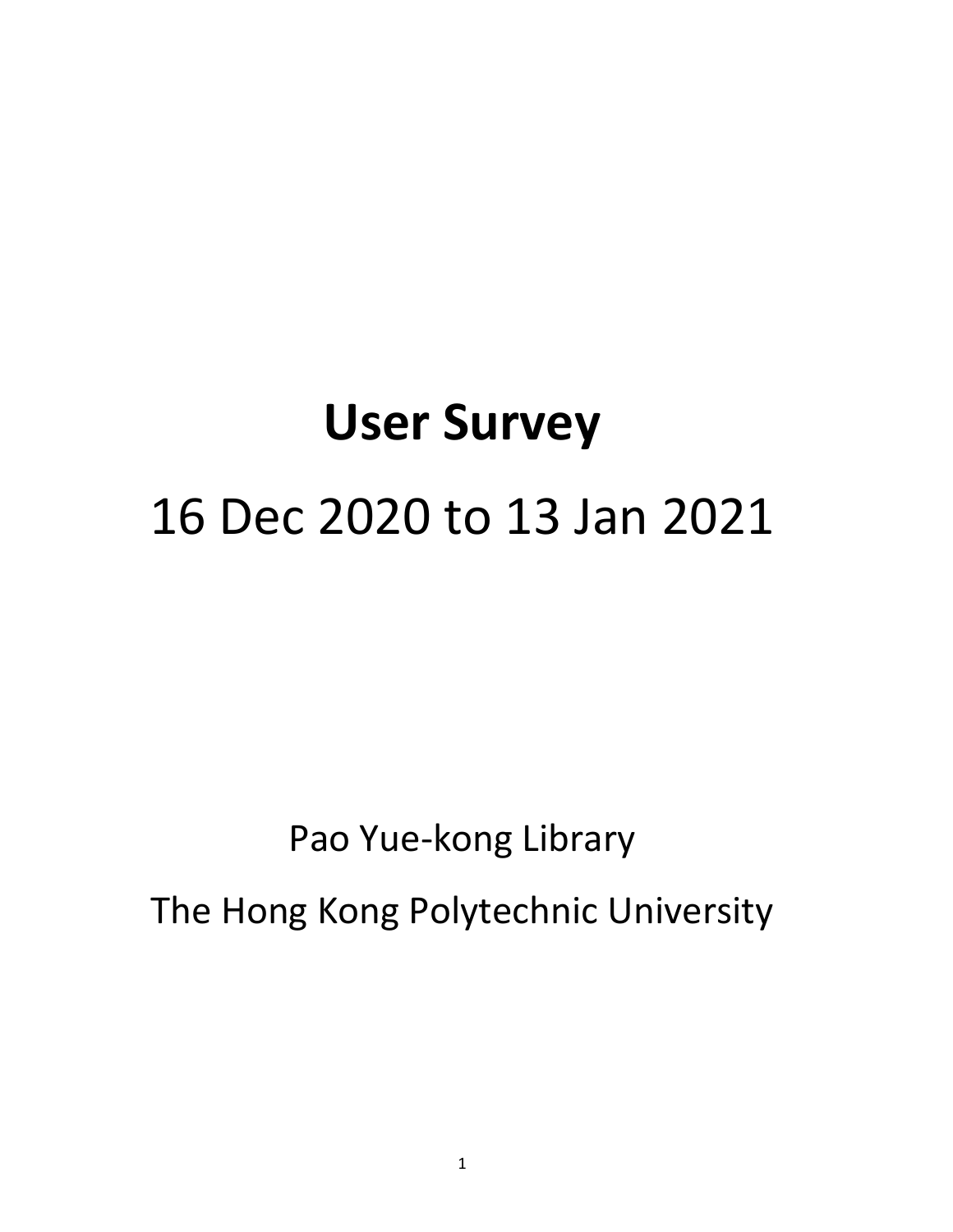#### **1. Profile of Respondents**





The Library conducted an online survey to gather feedback from PolyU students and staff on our facilities, collections and services from 16 December 2020 to 13 January 2021. During the 1-month survey period, we sent out three emails to our target users to encourage their participation. All survey respondents had to authenticate with their NetID to ensure they only took part in the survey once.

Altogether 2,129 valid responses from our Library users were collected. Among them, 989 or 46% were from undergraduates (UG), 538 or 25% from postgraduates (PG). Of all the PolyU student respondents, 87% studied in full-time mode, while 13%, part-time. The survey also drew the responses from 376 (or 18%) academic/research (Aca/Res) staff as well as 226 (or 11%) general grade (GG) staff.

In terms of the number of respondents, the top three faculties were FHSS (23%), FENG (21%) and FB (16%). Meanwhile, a minority of 7.1% of respondents were from non-academic departments.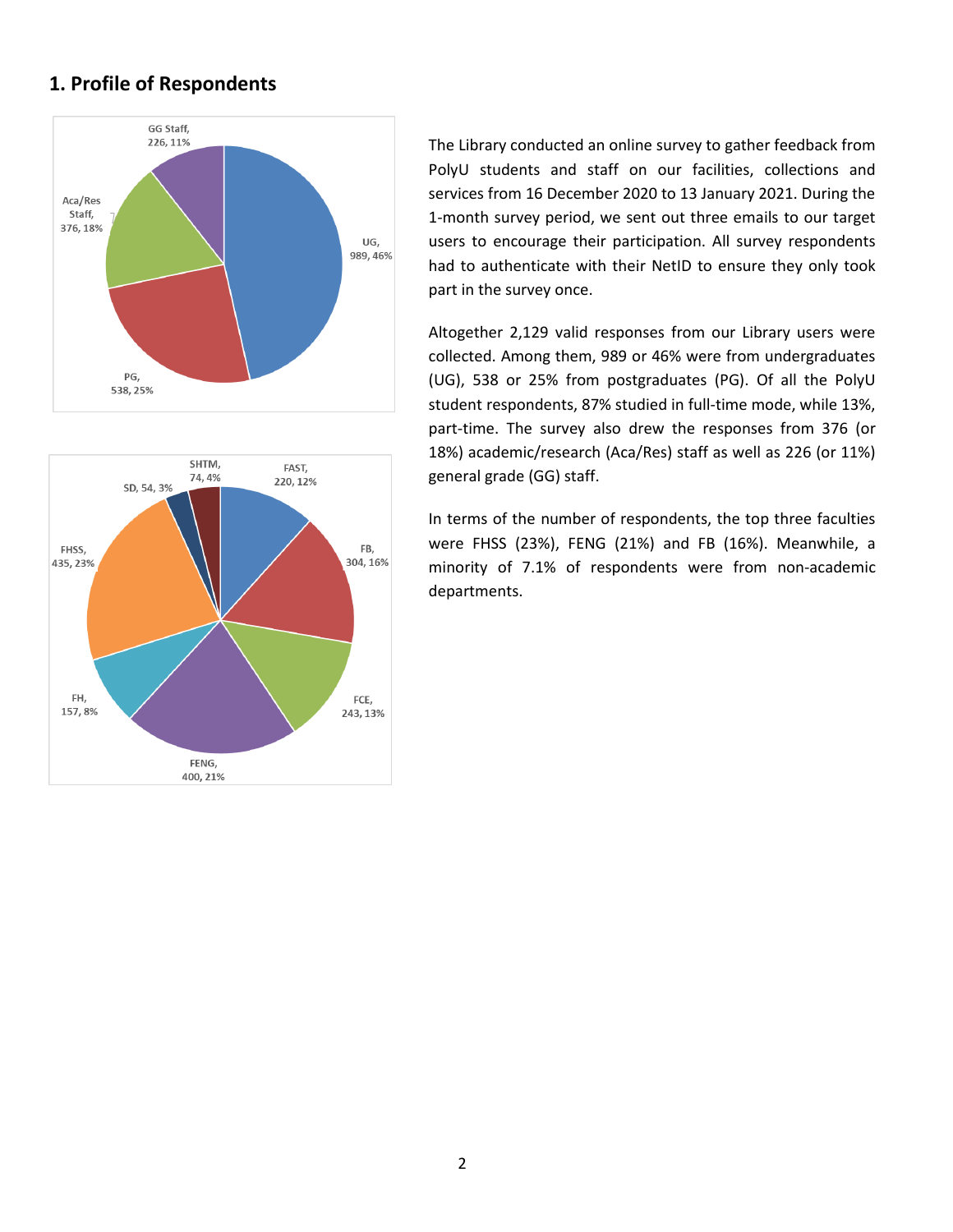#### **2. Overall Satisfaction**

Overall satisfaction indicates how well the Library meets the expectations and needs of our users.

The survey respondents gave the overall satisfaction score on a 5-point scale, with 5 being "Very Satisfied" and 1 being "Very Dissatisfied". An overwhelming 99.02% of our students and 99.34% of our staff rated the satisfaction with 3 or above.





Out of a 5-point scale, the average satisfaction rating rose to a record high of 4.23 in 2020 (Last year: 4.19), mostly attributed to a higher score perceived by GG staff (2019: 4.13, 2020: 4.22) and a larger portion of Aca/Res staff respondents taking part in the survey (2019: 9%, 2020: 18%).

Similar to previous years, Aca/Res staff was the most satisfied group, with an average score at 4.37, followed by PGs at 4.33, GG staff at 4.22 and UGs at 4.11. The scores from Aca/Res staff and GG staff increased by 0.45% and 2.09% respectively from 2019 to 2020.



Figure 2.2. Overall Satisfaction of User Type by Year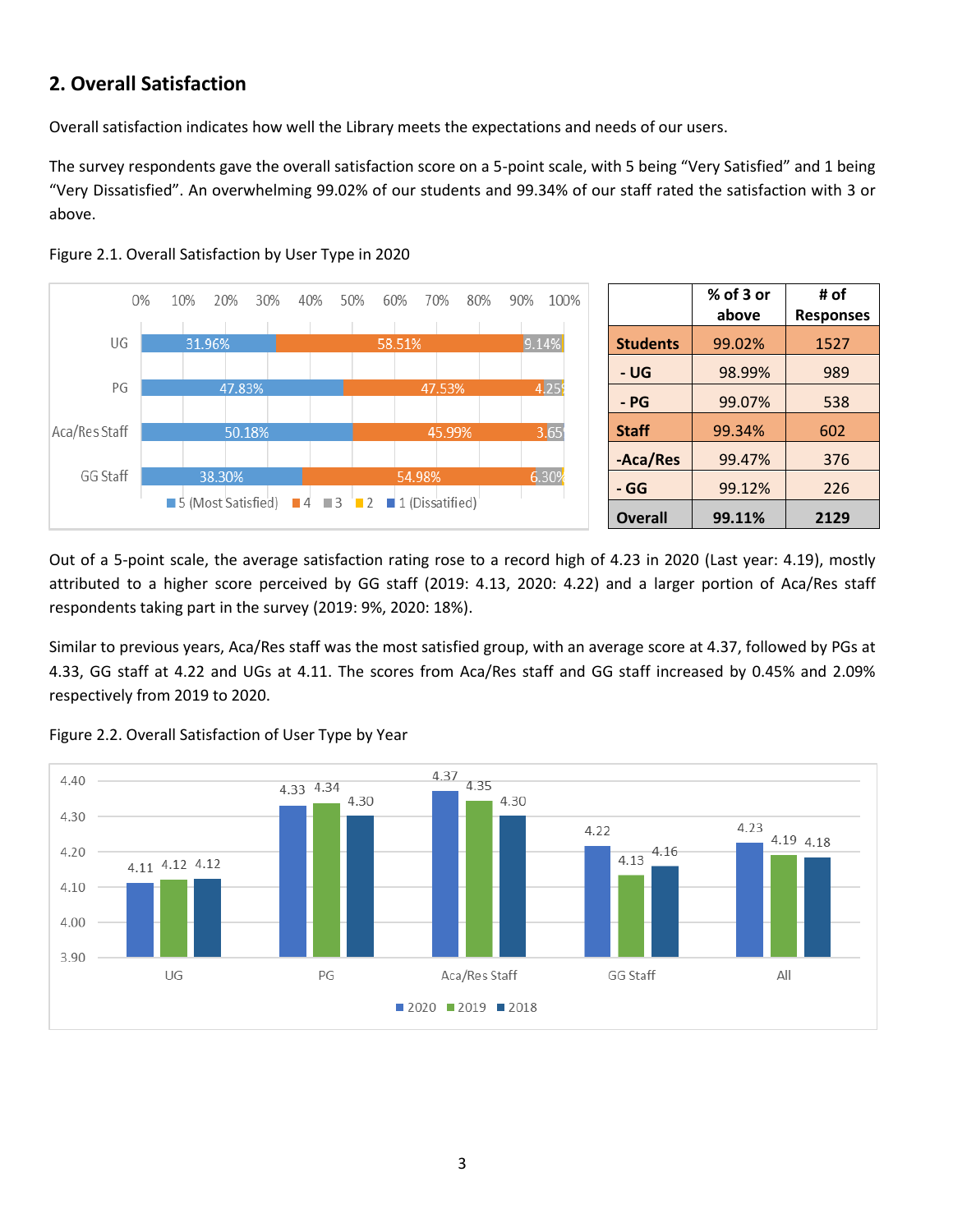The top five faculties who rated the highest average overall satisfaction scores in 2020 were: SHTM (4.38), FAST (4.28), FENG (4.27), FCE (4.21), FH (4.20). Compared with 2019 data, we observed a big jump among SHTM respondents with an improvement of 4.57%, followed by 1.42% in FAST and 1.33% in FENG.



Figure 2.3. Overall Satisfaction of Faculty by Year

Of all the student respondents, a higher average satisfaction score was received by full-time students (4.20) than parttime students (4.14) in 2020.



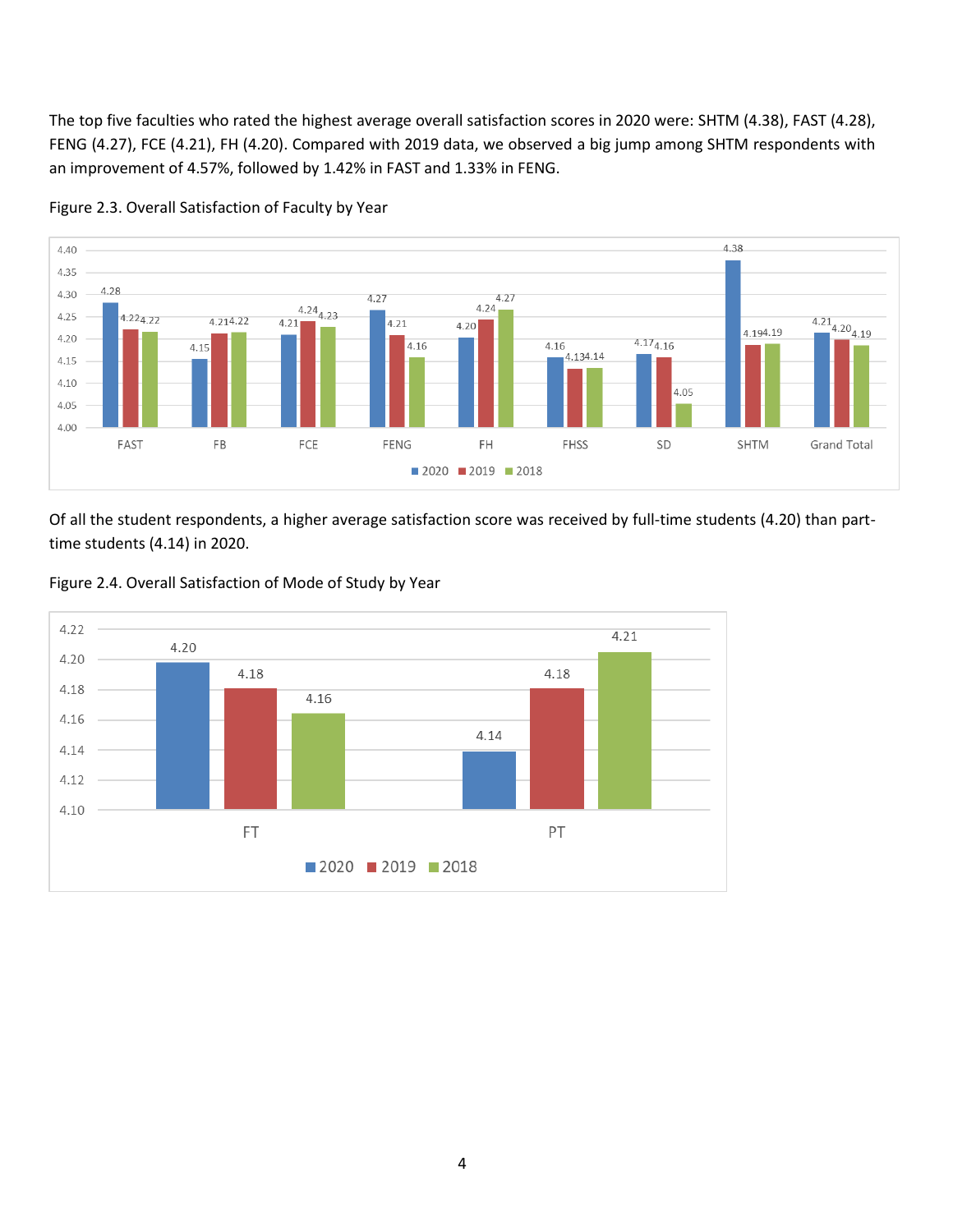### **3. Activities in Library**

In the first part of the survey, the respondents were asked why they would use the Library, from which we identify the most common activities performed by our users.

The most popular Library activity across all user groups was to *work/study individually* (82%). Beyond this top category, UGs reported to use the Library to *study collaboratively* (74%) and *access computing & printing facilities* (74%), while Acad/Res staff tended to perform research related activities by retrieving *e-journals, e-books or databases* (59%) and *physical Library materials* (53%).

PG students took a more balanced approach in accessing the Library spaces, facilities and collections; 55% of them reported using the Library to *access e-journals, e-books or databases*, 45% to *use physical Library materials*, 44% to *use group study area*, and 42% to *use computers, printers and scanners*.

| Category                                        | <b>Students</b> |     | <b>Staff</b> |     | All |
|-------------------------------------------------|-----------------|-----|--------------|-----|-----|
|                                                 | UG              | PG  | Aca/Res      | GG  |     |
| To work/study individually                      | 91%             | 84% | 68%          | 60% | 82% |
| To work/study in groups                         | 74%             | 44% | 14%          | 7%  | 49% |
| To use computers, printers, copiers or scanners | 74%             | 42% | 28%          | 30% | 53% |
| To use i-Space facilities                       | 14%             | 14% | 10%          | 9%  | 13% |
| To use physical Library materials               | 37%             | 45% | 53%          | 60% | 44% |
| To use e-journals, e-books or databases         | 45%             | 55% | 59%          | 38% | 49% |
| To use PolyU digital collection                 | 33%             | 33% | 33%          | 18% | 31% |
| To attend online classes or events              | 23%             | 28% | 16%          | 12% | 22% |
| To ask Library staff for assistance             | 10%             | 17% | 19%          | 11% | 13% |
| Other                                           | 1%              | 1%  | 2%           | 2%  | 1%  |

Figure 3.1. Library Activities by User Type (in Percentage)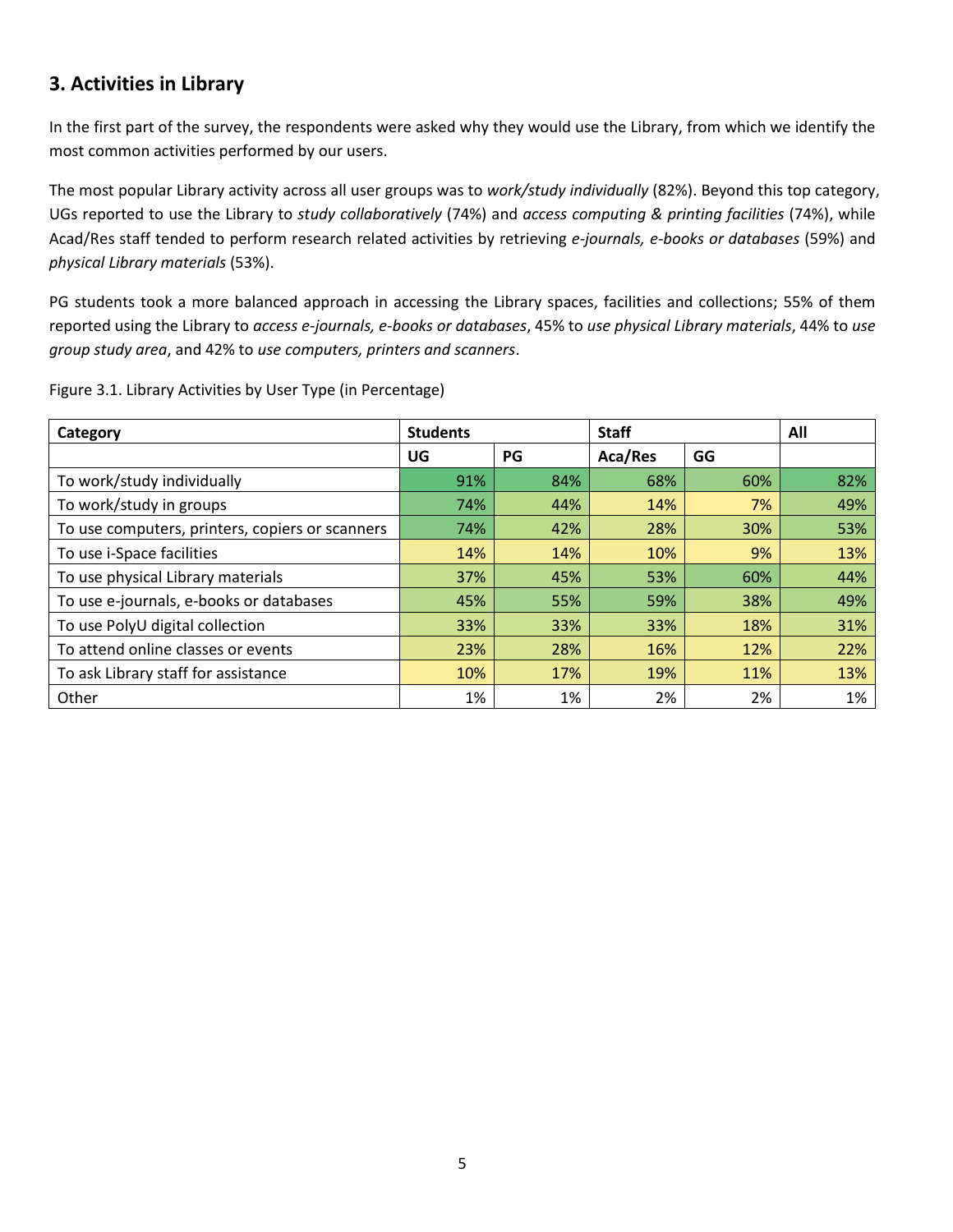#### **4. Core Questions on Library Services**

In the second part of the survey, respondents were asked to give their ratings in twenty core survey questions that were classified in one of the five broad categories: *Information resources (IR), Library spaces (LS), IT facilities (IT), Access tools (AT), and Service affect (SA).* For each question, the respondents provided two scores: Importance and Performance, on a 5-point scale, or checked "N/A" if they found the service areas not applicable to them.

| <b>Broad Category</b>        |                 | <b>Service Area</b>                          |  |  |
|------------------------------|-----------------|----------------------------------------------|--|--|
|                              | IR <sub>1</sub> | E-books                                      |  |  |
|                              | IR <sub>2</sub> | E-journals                                   |  |  |
|                              | IR <sub>3</sub> | Databases                                    |  |  |
| <b>Information Resources</b> | IR4             | <b>AV Materials</b>                          |  |  |
|                              | IR <sub>5</sub> | Printed books                                |  |  |
|                              | IR <sub>6</sub> | PolyU Digital Collections                    |  |  |
|                              | LS7             | A comfortable and inviting environment       |  |  |
| <b>Library Spaces</b>        | LS8             | Quiet study space                            |  |  |
|                              | LS9             | Group study space                            |  |  |
|                              | <b>IT10</b>     | Computers in the Library                     |  |  |
|                              | <b>IT11</b>     | Loanable portable devices                    |  |  |
| <b>IT Facilities</b>         | <b>IT12</b>     | Printers, photocopiers & scanners            |  |  |
|                              | IT13            | <i>i-Space facilities</i>                    |  |  |
|                              | AT14            | Library website                              |  |  |
| <b>Access Tools</b>          | AT15            | Online catalogue / OneSearch                 |  |  |
|                              | AT16            | iBooking system                              |  |  |
|                              | <b>SA17</b>     | Library online classes & orientation         |  |  |
| Service Affect               | <b>SA18</b>     | Enquiry services & research consultation     |  |  |
|                              | SA19            | Assistance from Library staff                |  |  |
|                              | <b>SA20</b>     | Politeness and friendliness of Library staff |  |  |

Figure 4.1. Broad Category and Service Area in the 20 Core Questions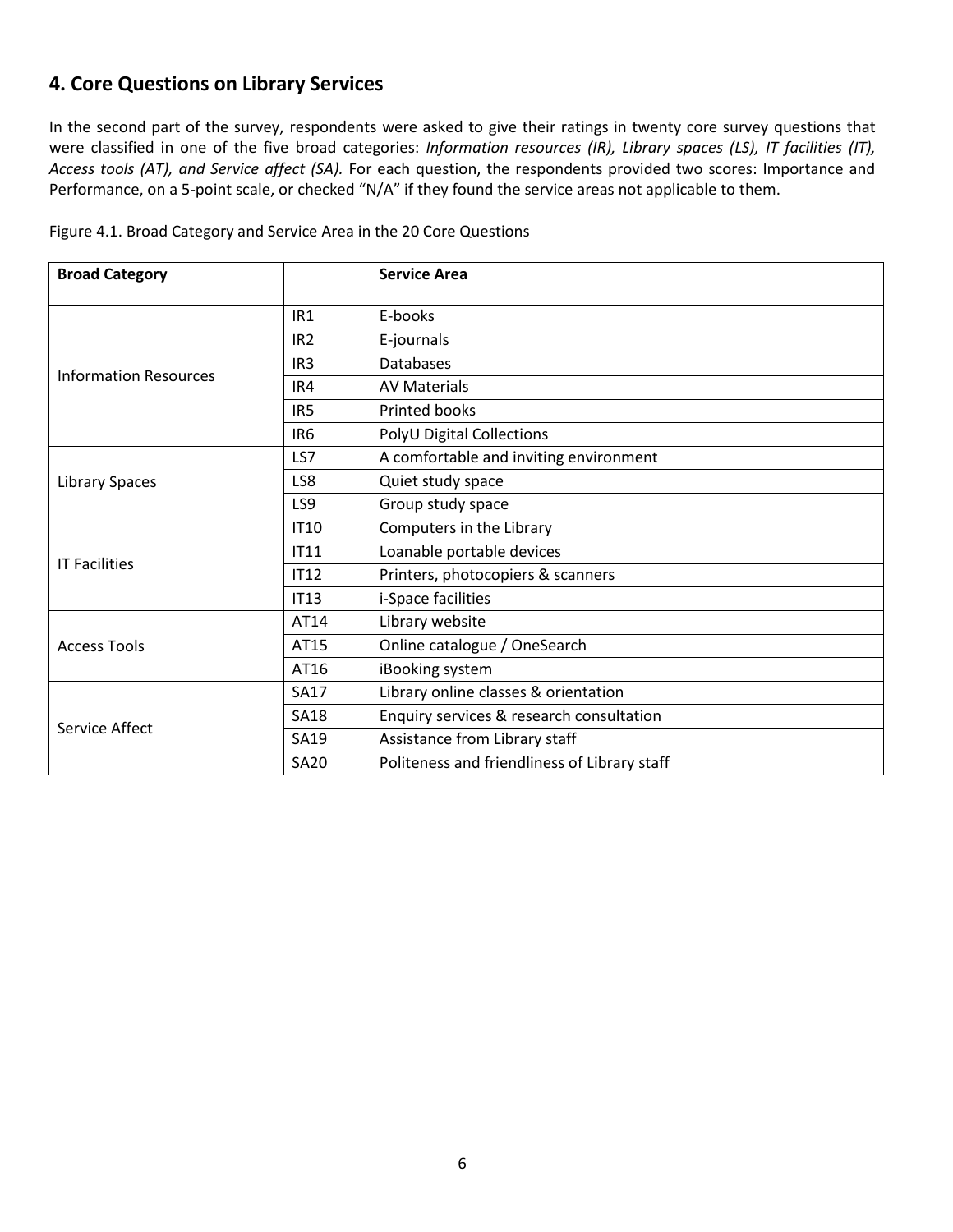#### **Importance**

Importance indicates the significance of service provided to the users. Our users ranked the top 5 service areas as follows: *Quiet study space* (4.60), *A comfortable & inviting environment* (4.55), *Online catalogue / OneSearch* (4.55), *Ejournals* (4.45), and *Library website* (4.44).

In terms of broad category, our users gathered *Library spaces* (4.49) as the uttermost important, followed by *Access tools* (4.42) and *Information resources* (4.19).

While students are frequent users of the physical Library, it is not surprising to see they put great emphasis on the importance on *Library spaces* (UG:4.54 and PG:4.53). UGs were also more concerned about *Group study space* (4.44) than PGs did.

Of all the Information Resources, the service area *E-books, E-journals and Databases* (4.41) was regarded as more important than *AV, Printed books, and PolyU Digital Collections* (3.95) from users' perspective. Both Aca/Res Staff and PG students rated *E-books, E-journals & Databases* and *Access tools* among the most important categories.

For the broad category in IT Facilities, *Printers, photocopiers and scanners* (4.35) was rated as the most important service area. Among different areas under Service affect, our users regarded *Politeness and friendliness of Library staff* (4.32) as the most important.

|                | <b>All Users</b>         | UG                         | PG                         | <b>Aca/Res Staff</b>       |
|----------------|--------------------------|----------------------------|----------------------------|----------------------------|
|                | Quiet study space (4.60) | Quiet study space (4.60)   | Quiet study space (4.69)   | Online catalogue /         |
|                |                          |                            |                            | OneSearch (4.73)           |
| $\overline{2}$ | A comfortable & inviting | A comfortable and inviting | Online cataloque /         | E-journals (4.71)          |
|                | environment (4.55)       | environment (4.56)         | OneSearch (4.61)           |                            |
| 3              | Online catalogue /       | Online catalogue /         | E-journals (4.60)          | Quiet study space (4.59)   |
|                | OneSearch (4.55)         | OneSearch (4.46)           |                            |                            |
| 4              | E-journals (4.45)        | Group study space (4.44)   | A comfortable and inviting | Library website (4.58)     |
|                |                          |                            | environment                |                            |
| 5.             | Library website (4.44)   | Printers, photocopiers &   | Library website (4.58)     | A comfortable and inviting |
|                |                          | scanners (4.42)            |                            | environment (4.57)         |

Figure 4.2. Top 5 Important Service Areas by User Type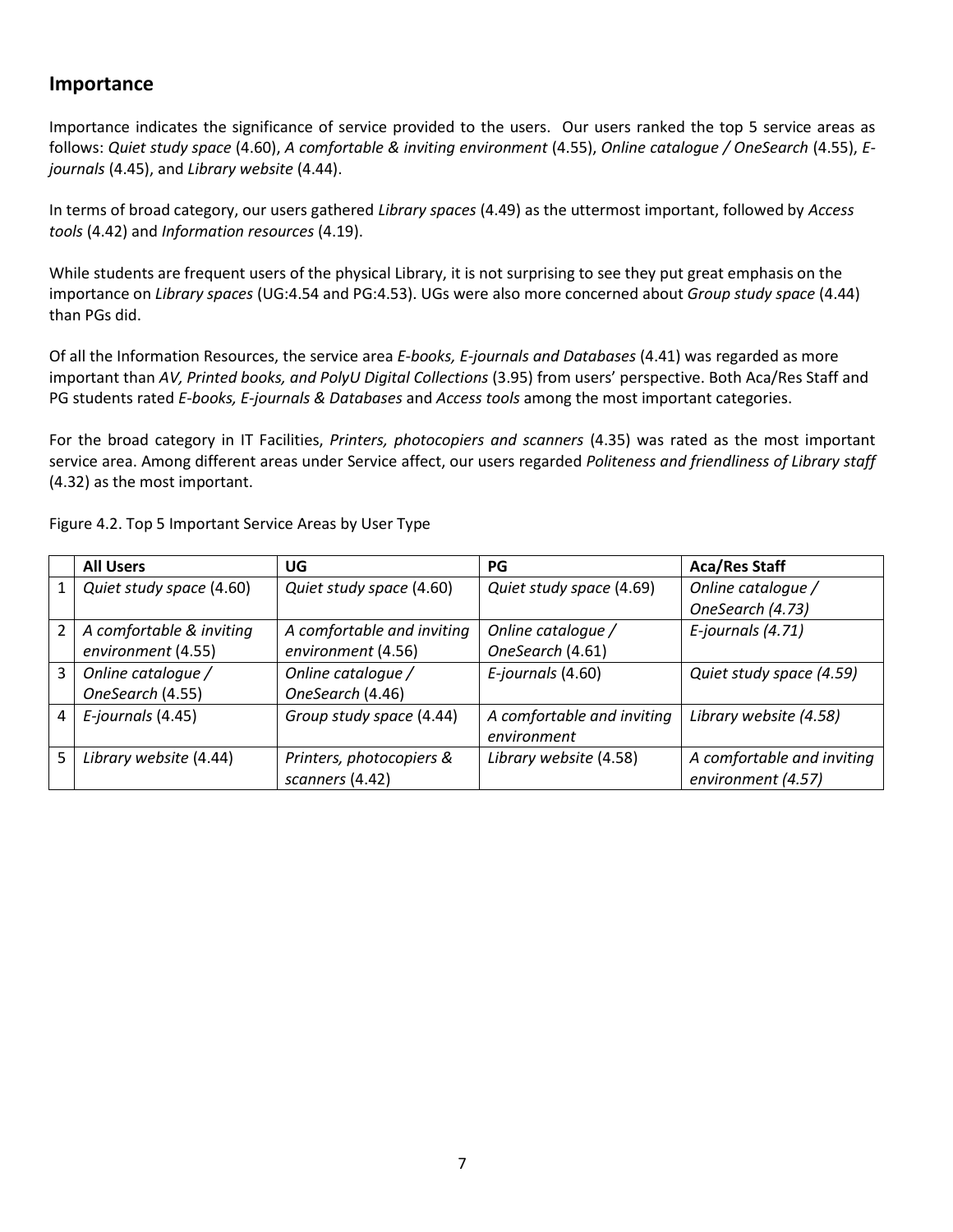#### Figure 4.3. Importance by Broad Category and User Type - Average Score on a 5-Point Scale

|               | <b>Broad Category</b>                             | All  | UG   | PG   | Aca/Res<br><b>Staff</b> |
|---------------|---------------------------------------------------|------|------|------|-------------------------|
| 1             | Information Resources (IR)                        | 4.19 | 4.07 | 4.33 | 4.37                    |
|               | - on E-books, E-journals & Databases              | 4.41 | 4.30 | 4.57 | 4.60                    |
|               | - on AV, Printed books, PolyU Digital Collections | 3.95 | 3.82 | 4.07 | 4.11                    |
| $\mathcal{P}$ | Library Spaces (LS)                               | 4.49 | 4.54 | 4.53 | 4.43                    |
| 3             | IT Facilities (IT)                                | 4.05 | 4.04 | 4.11 | 4.06                    |
| 4             | Access Tools (AT)                                 | 4.42 | 4.29 | 4.54 | 4.59                    |
| 5             | Service Affect (SA)                               | 4.11 | 3.93 | 4.28 | 4.29                    |
| 6             | ALL                                               | 4.23 | 4.15 | 4.34 | 4.34                    |

Figure 4.4. Importance by Service Area and User Type - Average Score on a 5-Point Scale

|                 | <b>Service Areas</b>                         | All  | UG   | PG   | Aca/Res<br><b>Staff</b> |
|-----------------|----------------------------------------------|------|------|------|-------------------------|
| IR1             | E-books                                      | 4.39 | 4.28 | 4.54 | 4.54                    |
| IR <sub>2</sub> | E-journals                                   | 4.45 | 4.33 | 4.60 | 4.71                    |
| IR <sub>3</sub> | <b>Databases</b>                             | 4.40 | 4.29 | 4.57 | 4.56                    |
| IR4             | <b>AV Materials</b>                          | 3.48 | 3.27 | 3.54 | 3.69                    |
| IR5             | Printed books                                | 4.03 | 3.82 | 4.22 | 4.27                    |
| IR <sub>6</sub> | <b>PolyU Digital Collections</b>             | 4.26 | 4.26 | 4.34 | 4.28                    |
| LS7             | A comfortable and inviting environment       | 4.55 | 4.56 | 4.58 | 4.57                    |
| LS8             | Quiet study space                            | 4.60 | 4.60 | 4.69 | 4.59                    |
| LS9             | Group study space                            | 4.29 | 4.44 | 4.30 | 4.06                    |
| <b>IT10</b>     | Computers in the Library                     | 4.12 | 4.12 | 4.14 | 4.10                    |
| IT11            | Loanable portable devices                    | 3.84 | 3.79 | 3.93 | 3.84                    |
| <b>IT12</b>     | Printers, photocopiers & scanners            | 4.35 | 4.42 | 4.38 | 4.25                    |
| IT13            | <i>i-Space facilities</i>                    | 3.83 | 3.69 | 3.97 | 3.98                    |
| AT14            | Library website                              | 4.44 | 4.32 | 4.58 | 4.58                    |
| AT15            | Online catalogue / OneSearch                 | 4.55 | 4.46 | 4.61 | 4.73                    |
| AT16            | iBooking system                              | 4.25 | 4.08 | 4.41 | 4.43                    |
| <b>SA17</b>     | Library online classes & orientation         | 3.87 | 3.65 | 4.13 | 4.02                    |
| <b>SA18</b>     | Enquiry services & research consultation     | 4.07 | 3.88 | 4.25 | 4.28                    |
| SA19            | Assistance from Library staff                | 4.14 | 3.97 | 4.28 | 4.32                    |
| <b>SA20</b>     | Politeness and friendliness of Library staff | 4.32 | 4.18 | 4.46 | 4.48                    |
| All             |                                              | 4.23 | 4.15 | 4.34 | 4.34                    |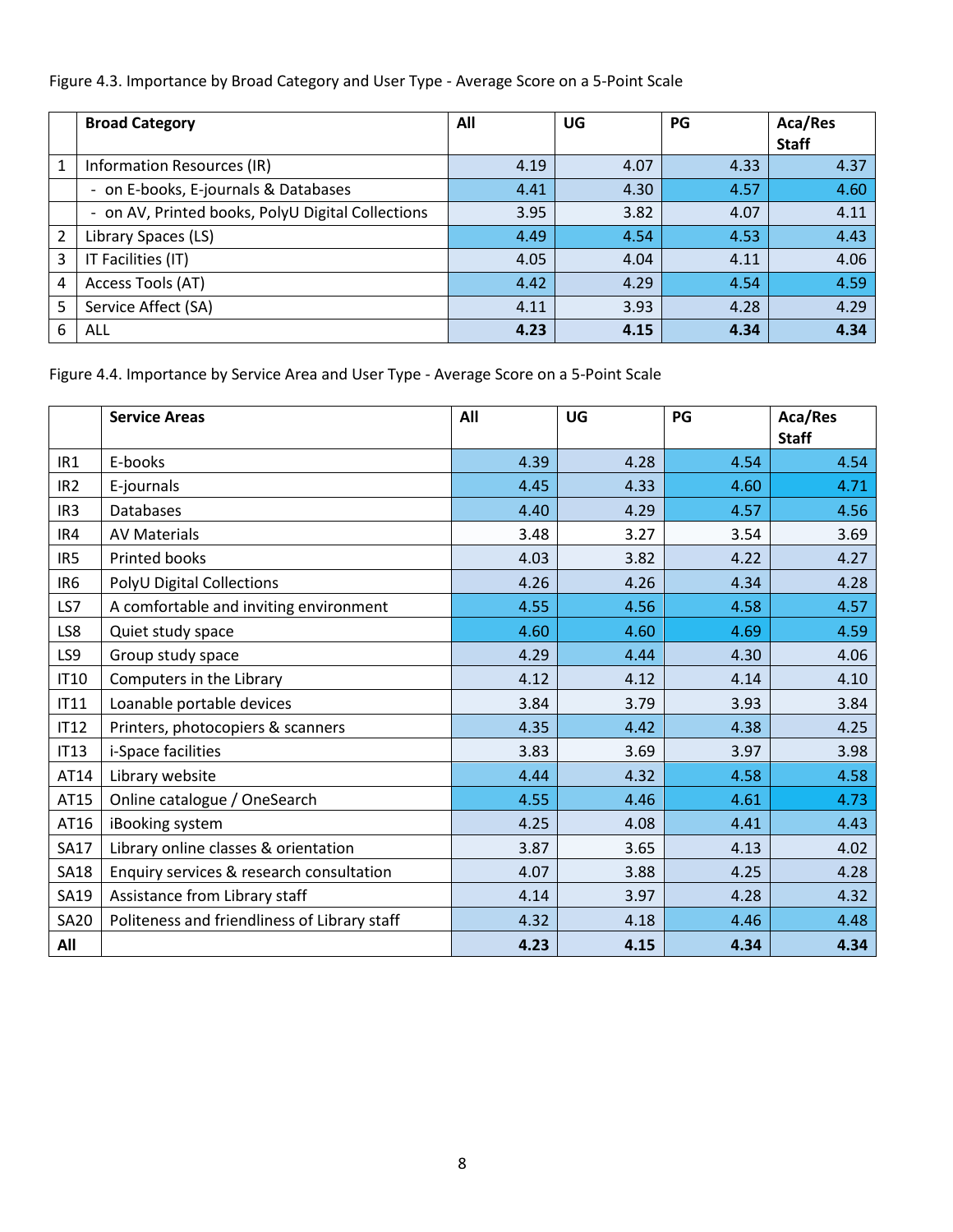#### **Performance**

Performance measures the users' perception of the actual services provided by the Library, indicating how satisfied they are with our current service provision and delivery. Similar to the *Importance* level, survey respondents provided a score on a 5-point scale, or checked "N/A" if they found the service areas not applicable to them.

In terms of the service areas, our users gave the highest rating to *Politeness and friendliness of Library staff* (4.37), *A comfortable and inviting environment* (4.30), *Quiet study space* (4.28), *Assistance from Library staff* (4.27) and *Ejournals* (4.20).

When it came to the broad categories, a vast majority of users, with 95-97% of students and 97-98% of Aca/Res staff, rated the performance level at 3 or above across all the broad categories. Overall, the best performing aspects were on *Service Affect* (average score at 4.23/5 & 97.81% with 3 or above), followed by *Library spaces* (4.22 & 96.94%), *Access tools* (4.15 & 96.81%) and *Information resources* (4.12 & 97.29%).

Overall, the perceived performance scores were rated higher in Aca/Res Staff (4.29) and PG students (4.27) than UG students (4.05).

Despite the fact that the service provision and study environment were affected by the COVID-19 pandemic and the Library Extension and Revitalization (LER) Project, our performance scores still maintained at a high level. It indicated the Library users were understanding and appreciated our efforts in adjusting the services amid the ever-changing situation.

|    | <b>All Users</b>            | UG                          | <b>PG</b>                   | <b>Aca/Res Staff</b>        |
|----|-----------------------------|-----------------------------|-----------------------------|-----------------------------|
|    | Politeness and friendliness | Politeness and friendliness | Politeness and friendliness | Politeness and friendliness |
|    | of Library staff (4.37)     | of Library staff (4.25)     | of Library staff (4.48)     | of Library staff (4.54)     |
| 2  | A comfortable and inviting  | A comfortable and inviting  | Assistance from Library     | Assistance from Library     |
|    | environment (4.30)          | environment (4.22)          | staff (4.40)                | staff (4.46)                |
| 3  | Quiet study space (4.28)    | Quiet study space (4.19)    | A comfortable and inviting  | A comfortable and inviting  |
|    |                             |                             | environment (4.39)          | environment (4.41)          |
| 4  | Assistance from Library     | Assistance from Library     | Quiet study space (4.38)    | E-journals (4.40)           |
|    | <i>staff</i> (4.27)         | staff $(4.13)$              |                             |                             |
| 5. | E-journals (4.20)           | Library website (4.11)      | Library website (4.33)      | Quiet study space (4.39)    |
|    |                             |                             |                             |                             |

Figure 4.5. Top 5 Performing Service Areas by User Type

Figure 4.6. Performance of selected Broad Categories - Percentage of Users who Rated 3 or Above

|               | <b>Broad Category</b>        | % with 3 of above, followed by No. of Respondents in the bracket |              |              |                     |                      |  |  |  |
|---------------|------------------------------|------------------------------------------------------------------|--------------|--------------|---------------------|----------------------|--|--|--|
|               |                              | All                                                              | UG           | PG           | <b>All Students</b> | <b>Aca/Res Staff</b> |  |  |  |
|               | <b>Information Resources</b> | 97.29% (1916)                                                    | 96.38% (888) | 97.54% (495) | 96.80% (1383)       | 98.73% (341)         |  |  |  |
| $\mathfrak z$ | Library Spaces (LS)          | 96.94% (2014)                                                    | 95.66% (967) | 98.04% (509) | 96.48% (1476)       | 98.32% (337)         |  |  |  |
| 3             | IT Facilities (IT)           | 96.53% (1784)                                                    | 95.89% (853) | 97.11% (459) | 96.32% (1311)       | 97.45% (294)         |  |  |  |
| 4             | Access Tools (AT)            | 96.81% (2028)                                                    | 96.26% (945) | 97.00% (522) | 96.52% (1466)       | 97.64% (353)         |  |  |  |
| 5.            | Service Affect (SA)          | 97.81% (1860)                                                    | 97.02% (831) | 98.25% (500) | 97.48% (1330)       | 98.79% (332)         |  |  |  |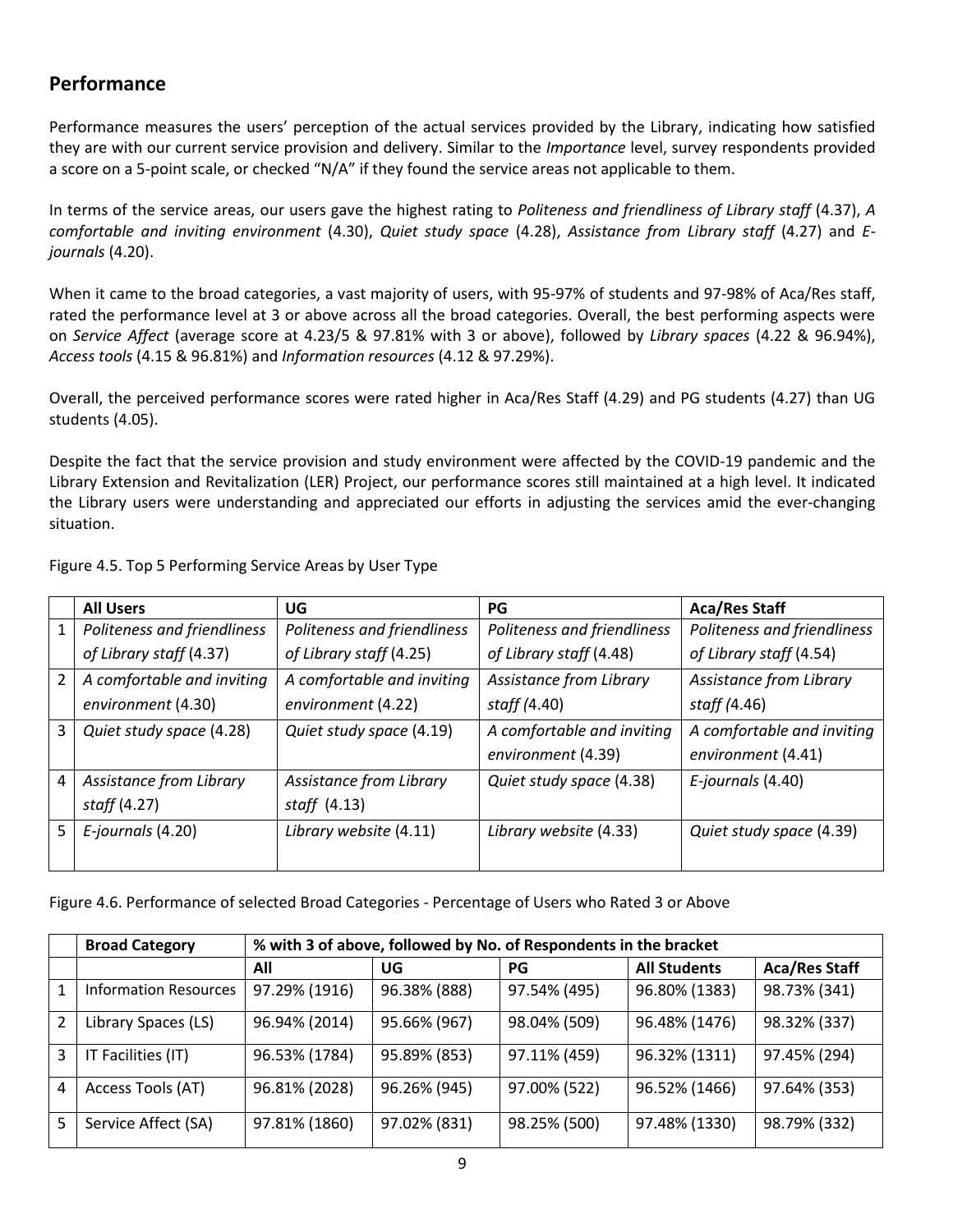| Figure 4.7. Performance by Broad Category and User Type - Average Score on a 5-Point Scale |  |  |  |
|--------------------------------------------------------------------------------------------|--|--|--|
|                                                                                            |  |  |  |

|   | <b>Broad Category</b>                           | All  | UG   | PG   | Aca/Res<br><b>Staff</b> |
|---|-------------------------------------------------|------|------|------|-------------------------|
| 1 | Information Resources (IR)                      | 4.12 | 4.00 | 4.22 | 4.26                    |
|   | on E-books, E-journals & Databases              | 4.17 | 4.06 | 4.27 | 4.34                    |
|   | on AV, Printed books, PolyU Digital Collections | 4.06 | 3.94 | 4.16 | 4.18                    |
| 2 | Library Spaces (LS)                             | 4.22 | 4.12 | 4.34 | 4.34                    |
| 3 | IT Facilities (IT)                              | 4.08 | 4.00 | 4.20 | 4.18                    |
| 4 | Access Tools (AT)                               | 4.15 | 4.06 | 4.27 | 4.26                    |
| 5 | Service Affect (SA)                             | 4.23 | 4.10 | 4.35 | 4.40                    |
| 6 | ALL                                             | 4.15 | 4.05 | 4.27 | 4.29                    |

Figure 4.8. Performance by Service Area and User Type - Average Score on a 5-Point Scale

|                 | <b>Service Areas</b>                         | All  | UG   | PG   | Aca/Res<br><b>Staff</b> |
|-----------------|----------------------------------------------|------|------|------|-------------------------|
| IR <sub>1</sub> | E-books                                      | 4.15 | 4.03 | 4.26 | 4.31                    |
| IR <sub>2</sub> | E-journals                                   | 4.20 | 4.08 | 4.31 | 4.40                    |
| IR <sub>3</sub> | <b>Databases</b>                             | 4.17 | 4.07 | 4.26 | 4.30                    |
| IR4             | <b>AV Materials</b>                          | 3.90 | 3.76 | 4.00 | 4.01                    |
| IR <sub>5</sub> | Printed books                                | 4.13 | 4.02 | 4.23 | 4.26                    |
| IR <sub>6</sub> | <b>PolyU Digital Collections</b>             | 4.12 | 4.01 | 4.24 | 4.25                    |
| LS7             | A comfortable and inviting environment       | 4.30 | 4.22 | 4.39 | 4.41                    |
| LS8             | Quiet study space                            | 4.28 | 4.19 | 4.38 | 4.39                    |
| LS9             | Group study space                            | 4.07 | 3.96 | 4.24 | 4.18                    |
| <b>IT10</b>     | Computers in the Library                     | 4.12 | 4.04 | 4.22 | 4.24                    |
| IT11            | Loanable portable devices                    | 4.02 | 3.95 | 4.16 | 4.07                    |
| <b>IT12</b>     | Printers, photocopiers & scanners            | 4.11 | 4.04 | 4.23 | 4.21                    |
| <b>IT13</b>     | <i>i-Space facilities</i>                    | 4.05 | 3.95 | 4.16 | 4.16                    |
| AT14            | Library website                              | 4.20 | 4.11 | 4.33 | 4.32                    |
| AT15            | Online catalogue / OneSearch                 | 4.14 | 4.07 | 4.23 | 4.23                    |
| AT16            | iBooking system                              | 4.12 | 4.01 | 4.24 | 4.23                    |
| <b>SA17</b>     | Library online classes & orientation         | 4.12 | 3.99 | 4.27 | 4.24                    |
| <b>SA18</b>     | Enquiry services & research consultation     | 4.14 | 4.00 | 4.24 | 4.33                    |
| SA19            | Assistance from Library staff                | 4.27 | 4.13 | 4.40 | 4.46                    |
| <b>SA20</b>     | Politeness and friendliness of Library staff | 4.37 | 4.25 | 4.48 | 4.54                    |
| All             |                                              | 4.15 | 4.05 | 4.27 | 4.29                    |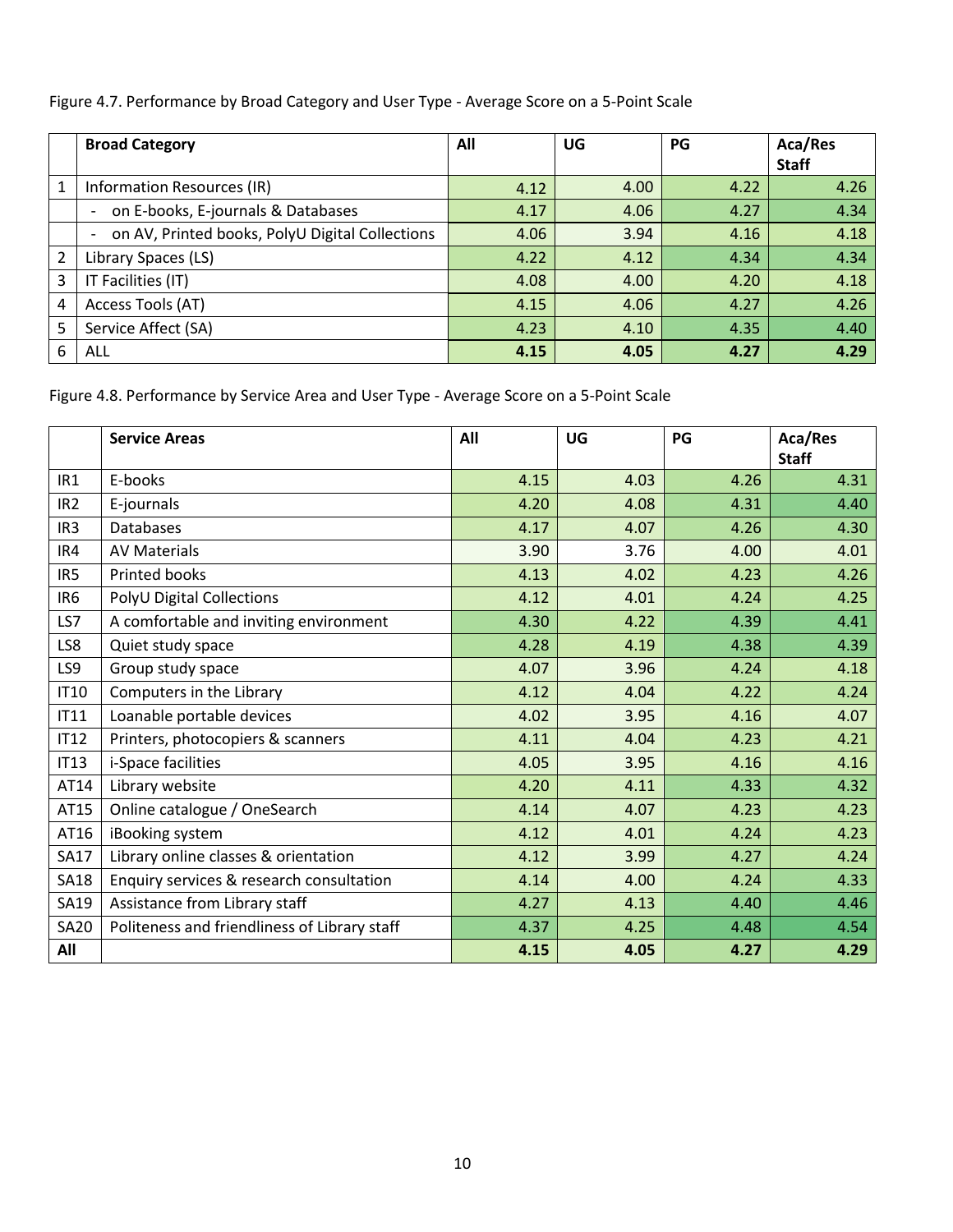#### **Service Gap**

Service gap is derived by subtracting the average importance rating from the average Library performance rating. A negative score indicates those service areas which fall below the expectations of our users, while a positive score shows the extent to which our service provision exceeds the desired expectation of our users.

According to our users, the five areas with the largest negative service gap were: *Online catalogue/OneSearch* (-0.41), *Quiet study space* (-0.33), *A comfortable & inviting environment* (-0.25), *E-journals* (-0.25) and *Library website* (-0.24).

As for broad category, UG students found *Library spaces* (-0.41) have the largest gaps, whereas Aca/Res staff and PG students found *Access tools* (AA:*-*0.32 and PG:-0.27) and *Information resources on E-books, E-journals, and Databases* (AA:-0.27 and PG:-0.29) most needing improvement.

Our users considered the broad category *Service affect* has met their expectations the most, as shown by a positive score of +0.12 in the service gap. It reflected our user-centric support in instruction and enquiry services was recognized.

|               | <b>All Users</b>           | UG                         | PG                        | <b>Aca/Res Staff</b>    |
|---------------|----------------------------|----------------------------|---------------------------|-------------------------|
| 1             | Online catalogue /         | Group study space (-0.49)  | Online catalogue /        | Online catalogue /      |
|               | OneSearch (-0.41)          |                            | OneSearch (-0.38)         | OneSearch (-0.50)       |
| $\mathcal{P}$ | Quiet study space (-0.33)  | Quiet study space (-0.42)  | Quiet study space (-0.31) | E-journals (-0.30)      |
| 3             | A comfortable and inviting | Printers, photocopiers &   | Databases (-0.31)         | Databases (-0.27)       |
|               | environment (-0.25)        | scanners (-0.39)           |                           |                         |
| 4             | E-journals $(-0.25)$       | Online catalogue /         | E-journals (-0.29)        | Library website (-0.26) |
|               |                            | OneSearch (-0.39)          |                           |                         |
| 5             | Library website (-0.24)    | A comfortable and inviting | E-books (-0.28)           | E-books (-0.24)         |
|               |                            | environment (-0.34)        |                           |                         |

Figure 4.9. Top 5 Service Gaps by User Type

Figure 4.10. Gap by Broad Category and User Type

|   | <b>Broad Category</b>                           | All     | UG      | PG      | Aca/Res      |
|---|-------------------------------------------------|---------|---------|---------|--------------|
|   |                                                 |         |         |         | <b>Staff</b> |
| 1 | Information Resources (All)                     | $-0.07$ | $-0.07$ | $-0.11$ | $-0.10$      |
|   | on E-books, E-journals & Databases              | $-0.24$ | $-0.24$ | $-0.29$ | $-0.27$      |
|   | on AV, Printed books, PolyU Digital Collections | 0.11    | 0.12    | 0.10    | 0.08         |
| 2 | <b>Library Spaces</b>                           | $-0.27$ | $-0.41$ | $-0.19$ | $-0.09$      |
| 3 | <b>IT Facilities</b>                            | 0.03    | $-0.04$ | 0.08    | 0.12         |
| 4 | <b>Access Tools</b>                             | $-0.26$ | $-0.22$ | $-0.27$ | $-0.32$      |
| 5 | Service Affect                                  | 0.12    | 0.16    | 0.07    | 0.11         |
| 6 | <b>ALL</b>                                      | $-0.08$ | $-0.10$ | $-0.07$ | $-0.05$      |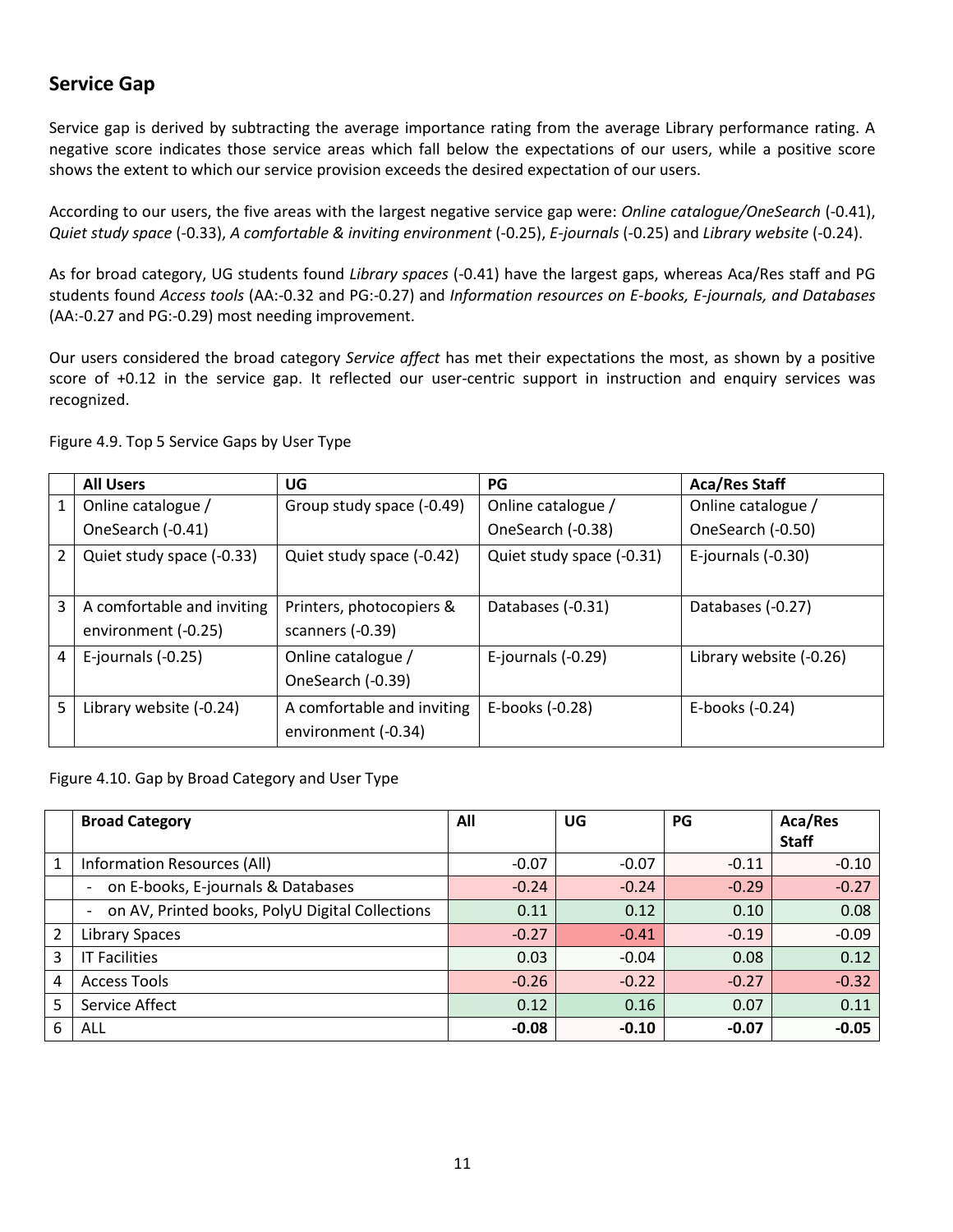#### Figure 4.11. Gap by Service Area and User Type

|                 | <b>Service Areas</b>                         | All     | UG      | PG      | Aca/Res<br><b>Staff</b> |
|-----------------|----------------------------------------------|---------|---------|---------|-------------------------|
| IR1             | E-books                                      | $-0.24$ | $-0.26$ | $-0.28$ | $-0.24$                 |
| IR <sub>2</sub> | E-journals                                   | $-0.25$ | $-0.25$ | $-0.29$ | $-0.30$                 |
| IR <sub>3</sub> | <b>Databases</b>                             | $-0.24$ | $-0.22$ | $-0.31$ | $-0.27$                 |
| IR4             | <b>AV Materials</b>                          | 0.42    | 0.49    | 0.46    | 0.32                    |
| IR5             | <b>Printed books</b>                         | 0.09    | 0.20    | 0.01    | $-0.02$                 |
| IR <sub>6</sub> | PolyU Digital Collections                    | $-0.15$ | $-0.25$ | $-0.11$ | $-0.04$                 |
| LS7             | A comfortable and inviting environment       | $-0.25$ | $-0.34$ | $-0.19$ | $-0.15$                 |
| LS8             | Quiet study space                            | $-0.33$ | $-0.42$ | $-0.31$ | $-0.20$                 |
| LS9             | Group study space                            | $-0.22$ | $-0.49$ | $-0.05$ | 0.12                    |
| <b>IT10</b>     | Computers in the Library                     | 0.00    | $-0.07$ | 0.08    | 0.14                    |
| IT11            | Loanable portable devices                    | 0.18    | 0.16    | 0.23    | 0.23                    |
| IT12            | Printers, photocopiers & scanners            | $-0.24$ | $-0.39$ | $-0.15$ | $-0.05$                 |
| <b>IT13</b>     | i-Space facilities                           | 0.22    | 0.26    | 0.19    | 0.19                    |
| AT14            | Library website                              | $-0.24$ | $-0.21$ | $-0.25$ | $-0.26$                 |
| AT15            | Online catalogue / OneSearch                 | $-0.41$ | $-0.39$ | $-0.38$ | $-0.50$                 |
| AT16            | iBooking system                              | $-0.13$ | $-0.06$ | $-0.17$ | $-0.20$                 |
| <b>SA17</b>     | Library online classes & orientation         | 0.25    | 0.34    | 0.14    | 0.21                    |
| <b>SA18</b>     | Enquiry services & research consultation     | 0.07    | 0.12    | 0.00    | 0.04                    |
| SA19            | Assistance from Library staff                | 0.13    | 0.15    | 0.12    | 0.14                    |
| <b>SA20</b>     | Politeness and friendliness of Library staff | 0.05    | 0.07    | 0.02    | 0.06                    |
| All             |                                              | $-0.08$ | $-0.10$ | $-0.07$ | $-0.05$                 |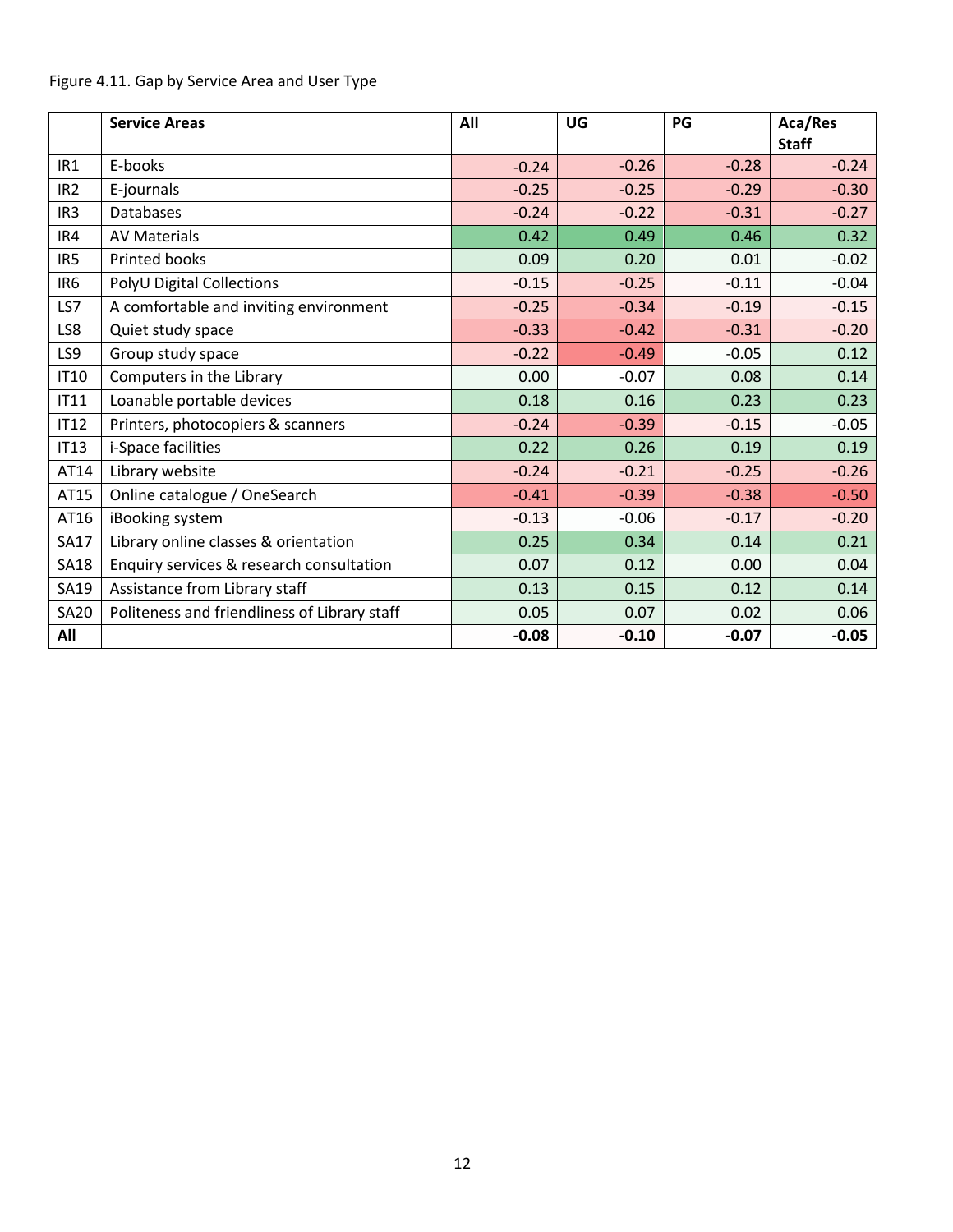#### **5. Library Services during the Pandemic**

To better understand whether the Library met the user needs during the pandemic, the survey respondents were asked to indicate the degree to which they agree with the following three statements on a five-point scale (5 = strongly agree, 1 = strongly disagree):

- (a) During the pandemic, I use the online Library resources more than before to aid my academic work.
- (b) During the pandemic, the Library provides a place for me to continue with my study and research during opening hours.
- (c) During the pandemic, the Library's online instruction (e.g. webinars) and enquiry services enable me to be more efficient in study and research.

Overall, our users found the Library support during the pandemic conductive to their study and research, with the scores ranked near or above 4 in all questions. Of all three questions, all users gave the highest score to the frequent use of Library resources. Among the user groups, PGs rated more positively than Aca/Res staff and UGs across all questions related to Library support during the pandemic.



#### Figure 5.1. Library Services during the Pandemic by User Type: Average Score on a 5-Point Scale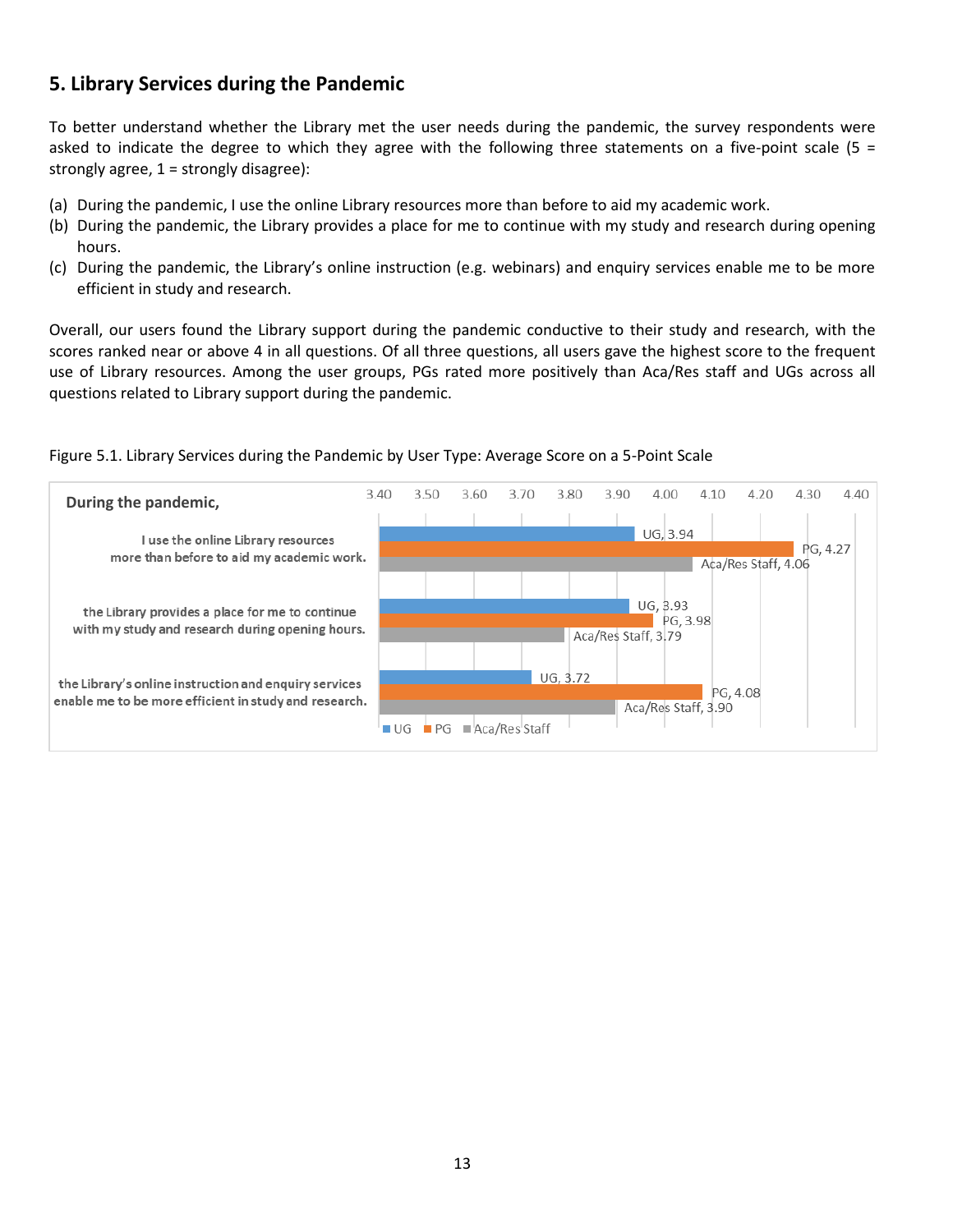#### **6. Responses to Written Comment**

In the last two questions, survey respondents were asked to answer open-end questions to give (1) their suggestions on how the Library can better support their learning and research during the pandemic, and to input (2) any further comments on Library services.



Altogether 532 and 378 comments were received in the two questions. Below please find the category breakdown.

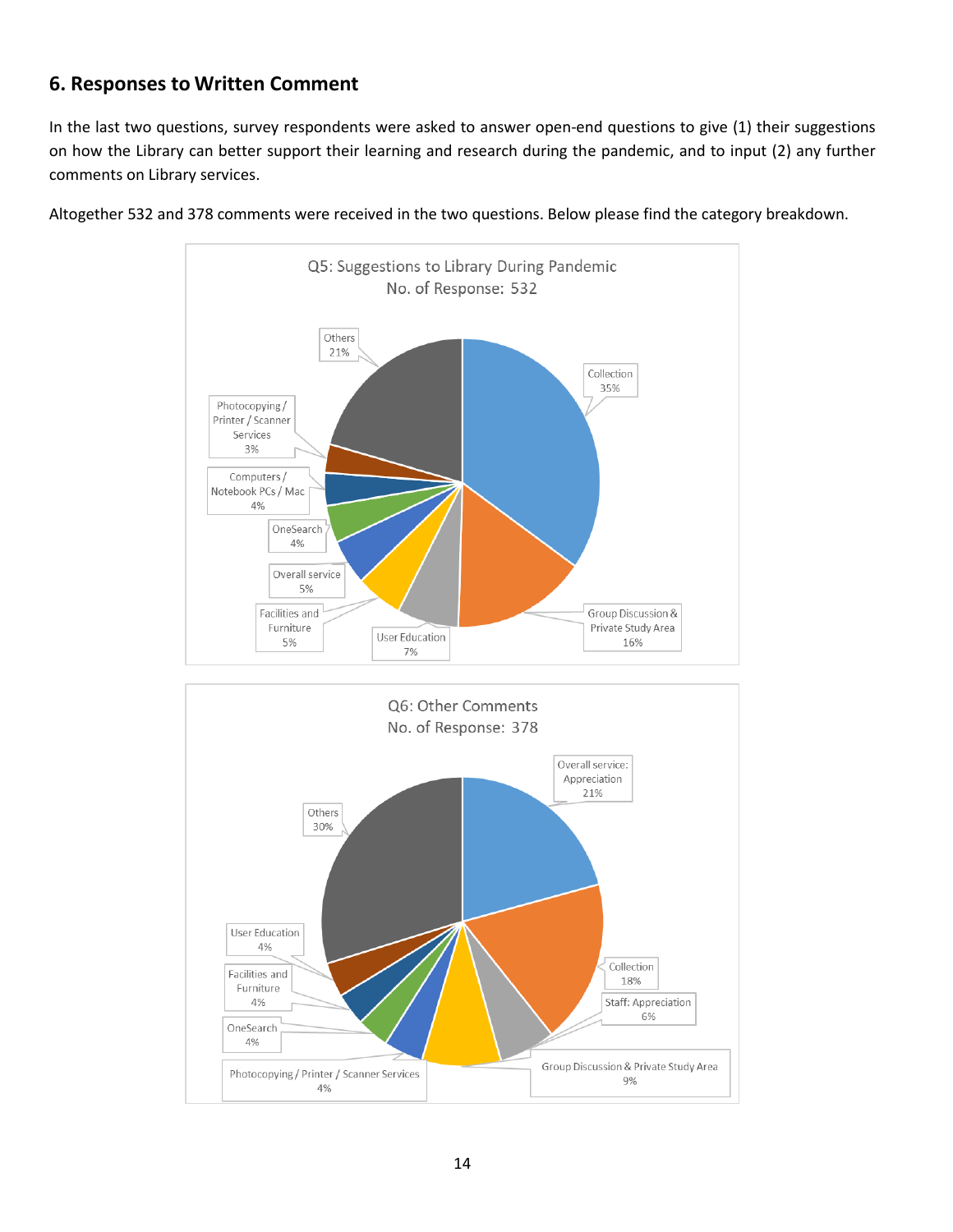The table below summarizes the key comments submitted by users, and the Library's response in terms of actions, taken or planned, to address the changing needs of our users.

| Overall, our users ask for                  | What the Library has done in the past and plans to do in the future                                                                                                                                                                                                                                                                                                                                                                                                                                                                                                                                                                                                                                                                                                                                                                                                                                                                   |
|---------------------------------------------|---------------------------------------------------------------------------------------------------------------------------------------------------------------------------------------------------------------------------------------------------------------------------------------------------------------------------------------------------------------------------------------------------------------------------------------------------------------------------------------------------------------------------------------------------------------------------------------------------------------------------------------------------------------------------------------------------------------------------------------------------------------------------------------------------------------------------------------------------------------------------------------------------------------------------------------|
| Less construction noise in the<br>Library   | The current construction works are part of the Library Extension and<br>Revitalisation (LER) Project to improve existing spaces and create new spaces<br>to cope with the needs of the modern learning environment. Our apologies<br>for the noise and distraction in the Library during the construction period. To<br>minimize the disturbance to users, hoarding has been erected in areas under<br>construction, and major noisy works are restricted to 8:30 AM - 11:30 AM<br>during term time. Users may also consider moving to other areas in the<br>Library that are less impacted. Alternative quiet study spaces are also<br>provided on campus. Please rest assured that all noisy works will be<br>suspended during the examination periods.                                                                                                                                                                             |
| Better noise control                        | Noise has been a long-standing concern, as the Library strives to meet user<br>needs for quiet study and collaborative space with limited space resources.<br>To accommodate different learning styles, the Library has designated<br>different areas in the Library Building as either quiet or collaborative zones<br>for users to choose the space that best suits their needs. Posters have been<br>put up in quiet study zones to remind users to keep quiet. Library staff also<br>patrol in study areas regularly to monitor the noise level in different zones. In<br>response to comments from survey respondents, Library staff have been<br>alerted to pay particular attention to quiet study zones. When noise become<br>an issue, users can also help by informing Library staff at service desk the<br>exact location of the disturbance or call 2766-6864. Library staff can then<br>address the issue in the moment. |
| Improvement to environment and<br>furniture | The Library Extension and Revitalisation (LER) Project aims to extend and<br>refurbish the Library in order to give the PolyU community additional and<br>revitalised library space to cope with the needs of the modern learning<br>environment. Upon the completion of the project, the Library will be<br>transformed into a modern learning hub that enables new technologies and<br>modes of learning to occur flexibly and collaboratively in support of learning,<br>teaching and research of the University.<br>Some suggestions from survey respondents, such as provision of open space<br>on the top floor, more natural light etc. have been incorporated in the<br>Project.                                                                                                                                                                                                                                              |
| Re-opening of 24-Hour Study<br>Centre       | The 24-Hour Study Centre located on G/F of the Library will be relocated to<br>1/F North Wing in the summer of 2021. Temporary overnight study space is<br>now provided for PolyU students at CD301, 302, 303, 304 from 1 Dec 2020 to<br>30 Sep 2021. To further publicize the availability of the temporary overnight<br>space, the location of the facility has been displayed with Library's opening                                                                                                                                                                                                                                                                                                                                                                                                                                                                                                                               |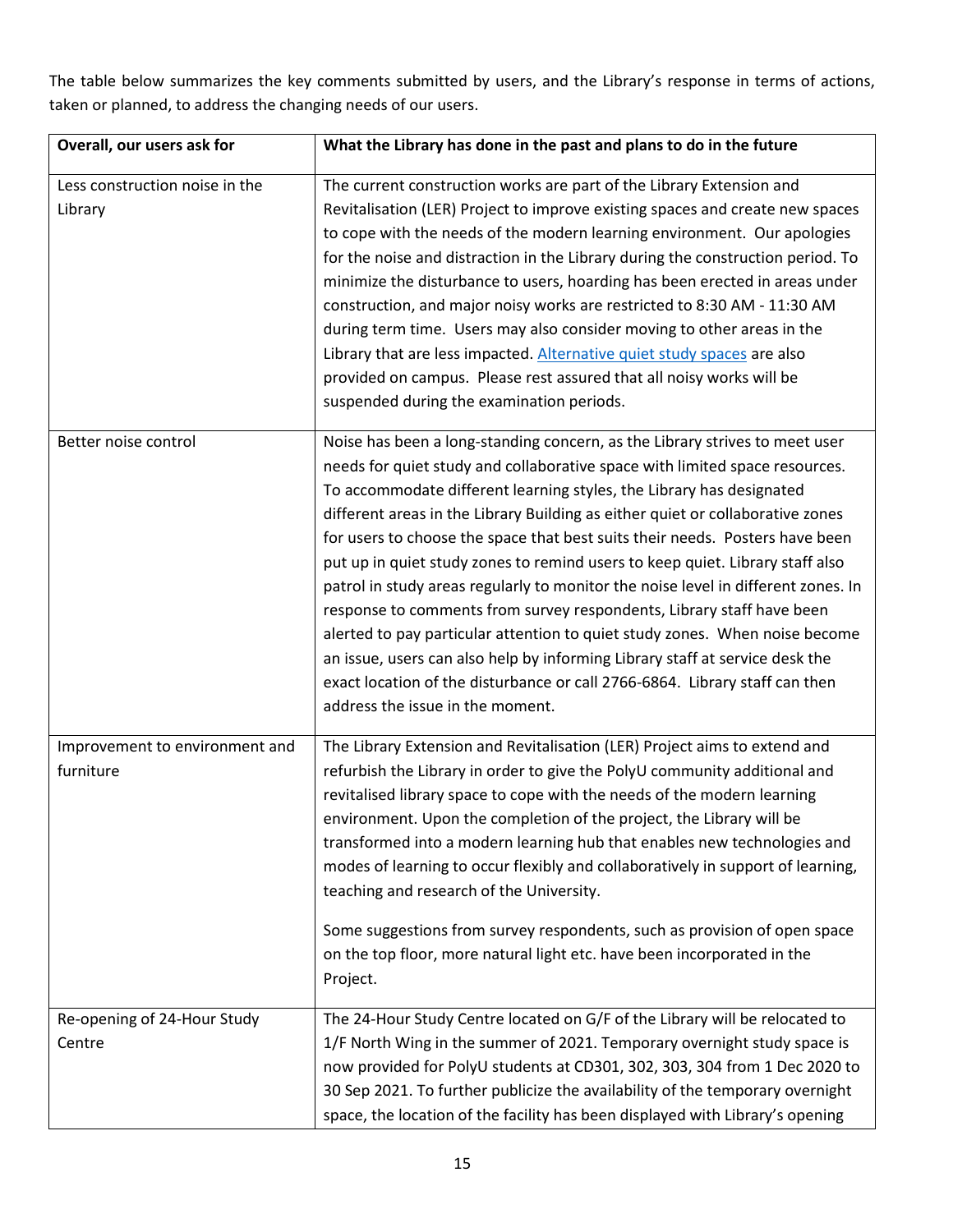|                                                                  | hours at Library entrance since Feb 2021.                                                                                                                                                                                                                                                                                                                                                                                                                                                                                                                                                             |
|------------------------------------------------------------------|-------------------------------------------------------------------------------------------------------------------------------------------------------------------------------------------------------------------------------------------------------------------------------------------------------------------------------------------------------------------------------------------------------------------------------------------------------------------------------------------------------------------------------------------------------------------------------------------------------|
| More frequent cleaning on tables,<br>chairs, keyboards and mouse | To safeguard the health of Library users, cleaning in high traffic areas and<br>high-touch surfaces has been already been strengthened. The Library will<br>continue to remain in close contact with the Facilities Management Office to<br>further enhance library hygiene.                                                                                                                                                                                                                                                                                                                          |
| More group discussion rooms and<br>space                         | There will be new group study space and facilities after the completion of<br>phase 1 of the Library Extension and Revitalization Project by mid-2022 when<br>the new extension of $6/F$ is completed and an extra 2,080 $m2$ library space is<br>provided. In addition, more group rooms will be available on G/F in the<br>summer of 2022.                                                                                                                                                                                                                                                          |
| Better ventilation and temperature<br>control                    | Temperature in the Library is set in the range of $23 - 24$ °C. However, it might<br>fluctuate when the season changes, or become inconsistent in different areas<br>of the Library building. Individual's comfort level might also vary. Users<br>finding an area exceptional cold or hot can inform Library staff at service<br>counters. Library staff will then alert the Facilities Management Office to<br>follow up.                                                                                                                                                                           |
|                                                                  | It is also expected that fresh air supply and temperature consistency will be<br>improved after the central air-conditioning system is upgraded in the Library<br>Extension and Revitalization Project.                                                                                                                                                                                                                                                                                                                                                                                               |
| More e-books/e-journals/e-<br>databases/e-magazines              | New titles suggested by survey respondents were considered in the Collection<br>Development Working Group meeting held in Feb 2021. Some of the<br>suggested resources that meet the teaching and research needs of the<br>University will be acquired.                                                                                                                                                                                                                                                                                                                                               |
|                                                                  | Currently, over 3,670,000 e-books and 172,000 e-journals are accessible<br>online. Multiple or unlimited user licenses or multiple copies are acquired for<br>e-textbooks and course readings. It is planned to further strengthen online<br>learning and teaching by acquiring additional e-resources, including streaming<br>educational videos, e-books, and language learning resources. For newly<br>added resources, users can browse New Additions from the Library<br>Homepage. They are also welcome to Suggest a Purchase via the Library<br>Homepage.                                      |
| More new movies (digital or DVD)<br>for loan                     | The primary mission of the audio-visual collection of the Library is to support<br>the instructional and research needs of students, and the research endeavors<br>of faculty. The Library may also acquire selectively movies that have won or<br>been nominated in international or local awards, including Academy Award,<br>Golden Globes, Hong Kong Film Awards, Taipei Golden Horse Film Festival<br>and Awards, Cannes Film Festival, the British Film Institute, Berlin and Venice<br>film Festival, Blue Dragon Awards, Blue Ribbon Awards, and International<br>Indian Film Academy Awards. |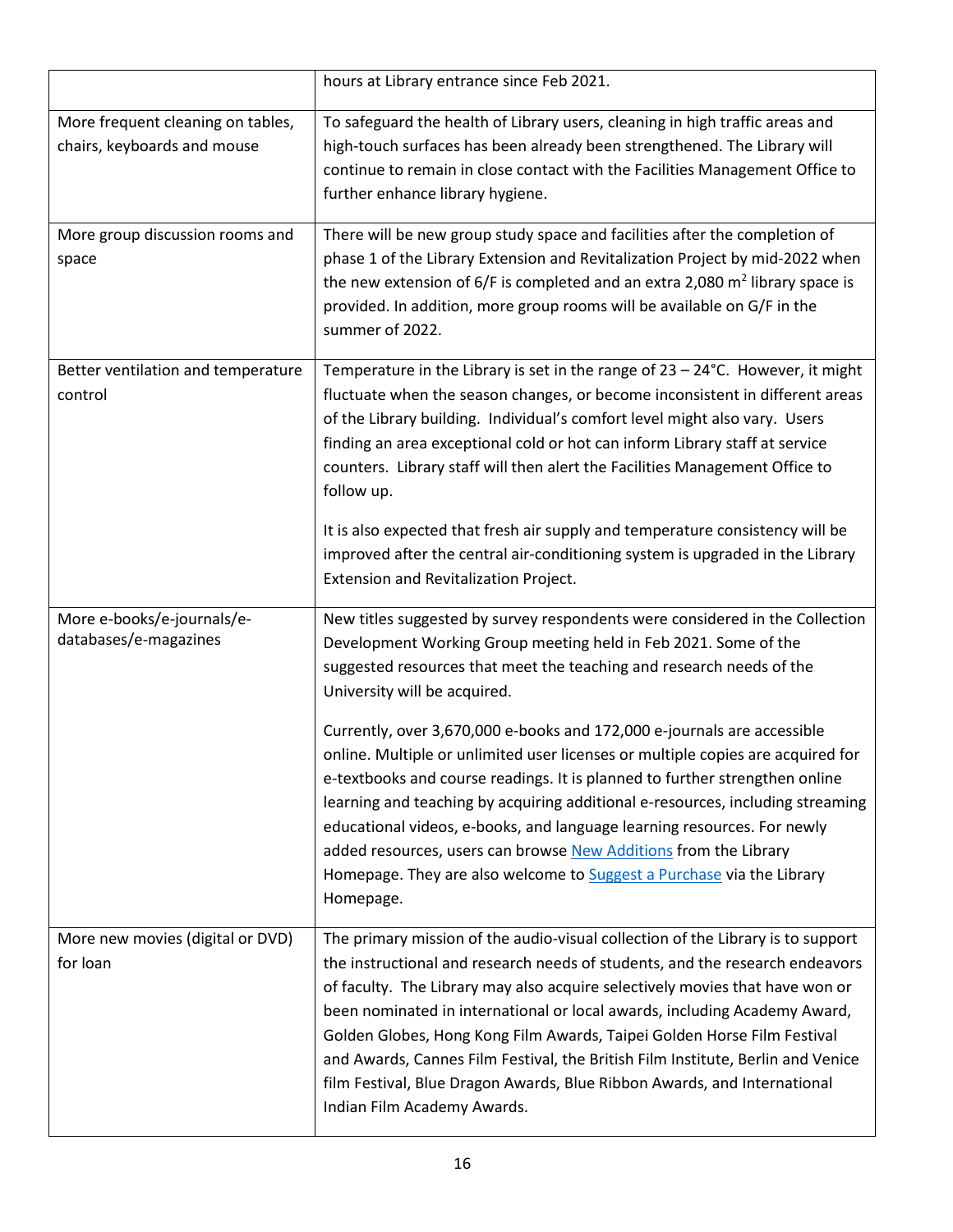| Easier discovery of Library's       | Resource List is an easy-to-use platform provided by the Library to support       |
|-------------------------------------|-----------------------------------------------------------------------------------|
| resource by subject code or course  | discovery of course materials. Students can access course resources               |
|                                     | prescribed by their instructors directly from their course page on                |
|                                     | Learn@PolyU or via the Library Homepage                                           |
| A centralized collection of journal | Users can browse PolyU Institutional Research Archive (PIRA) which is an          |
| papers published by PolyU staff     | open access repository for PolyU research, teaching and learning digital          |
|                                     | materials.                                                                        |
| More computers and loanable         | The Library is committed to providing up-to-date computers and loanable           |
| notebook computers                  | notebooks. We will continue our computer upgrade exercise to replace hard         |
|                                     | disks with Solid State Drives (SSDs). Furthermore, we will provide more           |
|                                     | loanable notebook computers to facilitate users to attend online classes and      |
|                                     | learning. Additional 5 notebooks, 10 MacBook computers, and 4 iPad Pro will       |
|                                     | be available for loan by 2021.                                                    |
| Easier discovery of computer and    | The Library will set up interactive information kiosks on various floor for users |
| facilities in different areas       | to navigate facilities easily and to expedite on-spot facility booking. This new  |
|                                     | service will be available by 2021.                                                |
| More workshops to introduce the     | Due to COVID-19 pandemic situation, the Library has been delivering i-Space       |
| use of i-Space facilities           | workshop online such as Internet-of-Things (IoT), 3D Modelling and Virtual        |
|                                     | Reality game engine. The Library will offer more face-to-face workshops to        |
|                                     | introduce i-Space facilities including 3D printing, vinyl cutting, laser cutting  |
|                                     | and engraving when the pandemic has subsided and condition allows.                |
| More new facilities for students to | In support of online learning and teaching, two new Sound Recording Studio        |
| explore new technologies            | and Multimedia Production Studio located in Multimedia Commons                    |
|                                     | commenced services in September 2020. We have delivered new emerging              |
|                                     | technologies in the Multimedia Production studio for students to create           |
|                                     | animated video production and 360 VR tour.                                        |
| Provision of more hand sanitizers   | The safety of Library users and staff remains our first priority. Hand sanitizers |
|                                     | have been provided at Library Entrance and service counters, and near self-       |
|                                     | checkout stations ever since the Library re-opened. In response to survey         |
|                                     | comments received, the Library has requested the Facilities Management            |
|                                     | Office of the University to install additional automatic hand sanitizer           |
|                                     | dispensers in the front and back stairwells on all floors of the Library. We are  |
|                                     | pleased that a total of 12 automatic hand sanitizer dispenser were installed      |
|                                     | on 1 March 2021.                                                                  |
| Mandatory mask wearing for all      | All users are required to wear a face mask that covers their nose and mouth       |
| users                               | properly at all times in the Library. Prominent signage has been put up at        |
|                                     | Library's entrance and in all study areas. In view of the fact that an increased  |
|                                     | number of users have been entering the Library since the new semester             |
|                                     | started in Feb 2021, Library staff patrolling has been further strengthened to    |
|                                     | remind users to comply with the mandatory requirement. A new poster was           |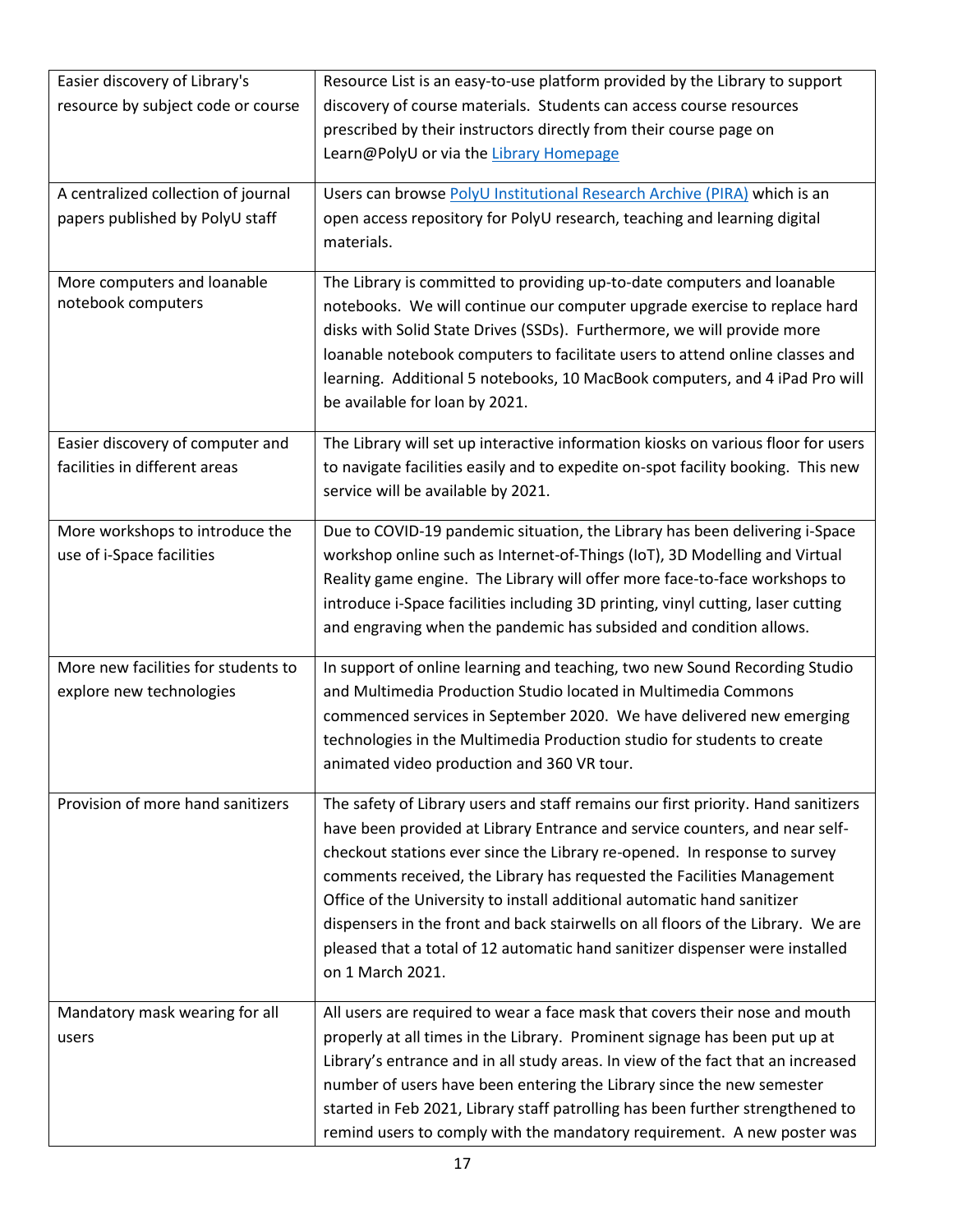|                                      | also put up to remind users to put their mask back on as soon as possible         |
|--------------------------------------|-----------------------------------------------------------------------------------|
|                                      | after drinking, and not to consume any drink when walking around in the           |
|                                      | Library.                                                                          |
|                                      |                                                                                   |
| Longer opening hours                 | The Library has been closely monitoring the epidemic situation and adjusting      |
|                                      | its level of services from time to time. Library hours have now largely           |
|                                      | resumed to the normal level before COVID-19. Based on data collected on           |
|                                      | the delivery of library services, the Library will continue to review its opening |
|                                      | hours to ensure that we continue to support the academic endeavour of             |
|                                      | members of the University community, while safeguarding the health of users       |
|                                      | as well as Library staff. Due to the Library Extension and Revitalisation (LER)   |
|                                      | Project, the 24-Hour Study Centre located on G/F of the Library is closed and     |
|                                      | will be relocated to 1/F North Wing in the summer of 2021. Temporary              |
|                                      |                                                                                   |
|                                      | overnight study spaces is now available at CD301, 302, 303, 304 for the PolyU     |
|                                      | community during the transitional period.                                         |
| More activities to promote reading   | Every year, READ@PolyU rallies all our students to read a common book. In         |
|                                      | addition to a book giveaway to 1,000 students, READ@PolyU also hosts a            |
|                                      | number of related events, such as a reading group series, book exhibitions,       |
|                                      |                                                                                   |
|                                      | talks by guest speakers, and a writing contest. The Library will continue to      |
|                                      | organize more engaging activities to promote a love of reading on campus.         |
| Feasibility to check the loan status | Users can refer to the online guide of InterLibrary Loan and Document             |
| of interlibrary loan items, so as to | Delivery Services, with detailed procedures on how they can renew their loan      |
| better manage the loans and avoid    | items. We will rearrange the contents and educate how the users can manage        |
| any overdue penalties.               | their Interlibrary loan items in the user guide.                                  |
|                                      |                                                                                   |
| More workshops, online courses,      | The Library will continue to run workshops and online courses and regularly       |
| training videos introducing library  | promote them through various channels. We will also develop more video            |
| services and resources; regularly    | tutorials to meet specific needs.                                                 |
| remind users about these services.   |                                                                                   |
|                                      |                                                                                   |
| More workshops on specific topics,   | The Library has covered the mentioned topics in various workshops, online         |
| e.g. searching skills, looking for   | courses and subject guides. We will keep promoting them to the target user        |
| journals, trendy research methods,   | groups with information needs, and make sure they are aware of the                |
| academic writing, publication        | available resources to support their learning and research.                       |
| ethics.                              |                                                                                   |
|                                      |                                                                                   |
|                                      |                                                                                   |
| Release of handouts and recordings   | The Library has made available handouts and recordings of workshops of            |
| of the workshops                     | previous workshops here. We will continue to enrich the page and regularly        |
|                                      | promote it to students and staff.                                                 |
| Mass mails to promote the            | The Library will keep promoting the workshops/webinars of the month via           |
| registration of library workshops /  | mass mails. Whenever needed, an additional promotional e-mail of individual       |
| webinars, and the delivery of        | session will be sent to target audience one week before the scheduled             |